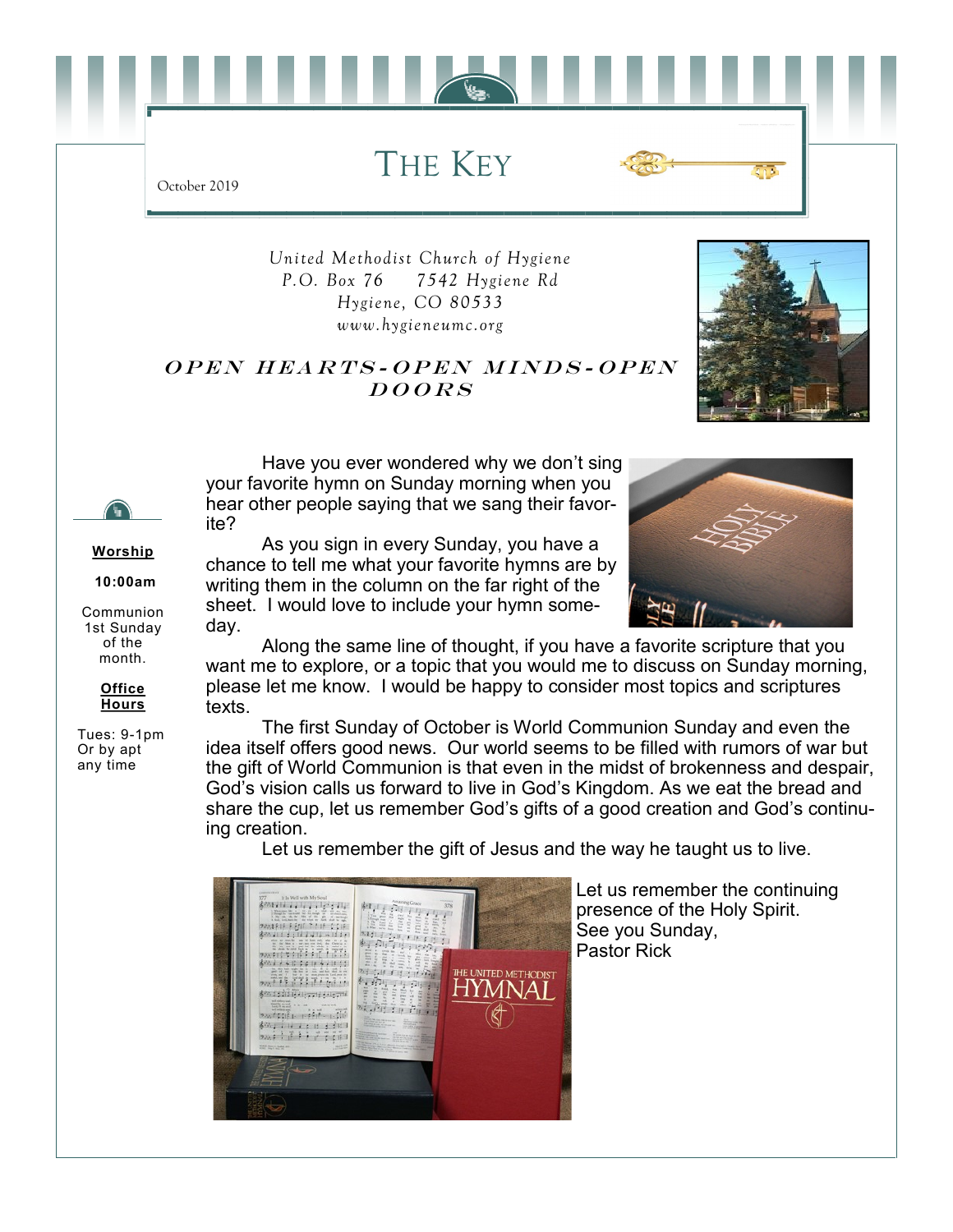# **Church Organization**

| <u> Ad Board:</u>      | Missions:                        |  |  |
|------------------------|----------------------------------|--|--|
| Everyone!              | Janis Johnson                    |  |  |
| Vicky Andrew-<br>Chair | Debbie Puzo<br><b>Andy Ernst</b> |  |  |
|                        |                                  |  |  |
|                        | Memorials:                       |  |  |
| Andy Ernst-Chair       | <b>Vicky Andrew</b>              |  |  |
| Leroy Andrew           | Sandy Long                       |  |  |
| Jerry Burneson         | Janis Johnson                    |  |  |
| Sarah Young            |                                  |  |  |
| Dave Puzo              | Worship                          |  |  |

Sarah Young

**Communication** 

Logan Sacoman

Terri Goon Sarah Young

Andy Ernst

Choir

Jim Young Janis Johnson

SPR:

Jim Young-Chair Andy Ernst Dave Puzo Don Warsavage Vicky Andrew Terri Goon Pastor Stewart

#### Finance:

Terri Goon-Chair Barbara Burneson Andy Ernst Debbie Puzo Sandy Long Alice Johnstone

**From your Lay Leader**

As the year slips into yesterday and fall has fallen upon the earth, I am reminded that with fall comes a new set of things needing to be done.

Water systems will need to be blown out, furnaces need to be checked and of course our annual Hobo fund raiser dinner is on the 9th of October.

The sign up sheets are up in Fellowship Hall. Check and see where you can help out. It will take all hands on deck to make this another great event.

The Hobo dinner was started in about 1947 when our church was having difficulty with finance problems. Please help with whatever you can do.

We need dish washers. Cooks, table waiters, ticket sellers and other jobs to be filled. The dinner runs from 4:30 to 7 pm.

Also our month to collect non perishable food for a local food bank is in October. If you need a job ask Vicky or Andy. Everybody can help. Thank you, Andy



To the right is the list of people on all of our church committees. Each year there is a rotation of people on committees in the United Methodist Church. This keeps new ideas coming from fresh volunteers.

Don't be surprised if you are asked about serving soon! OR volunteer yourself. Find the chair of the committee and just check in.



As Andy always says, Many Hands make light work!

It is a joy to serve this congregation! Don't let us hog all the fun.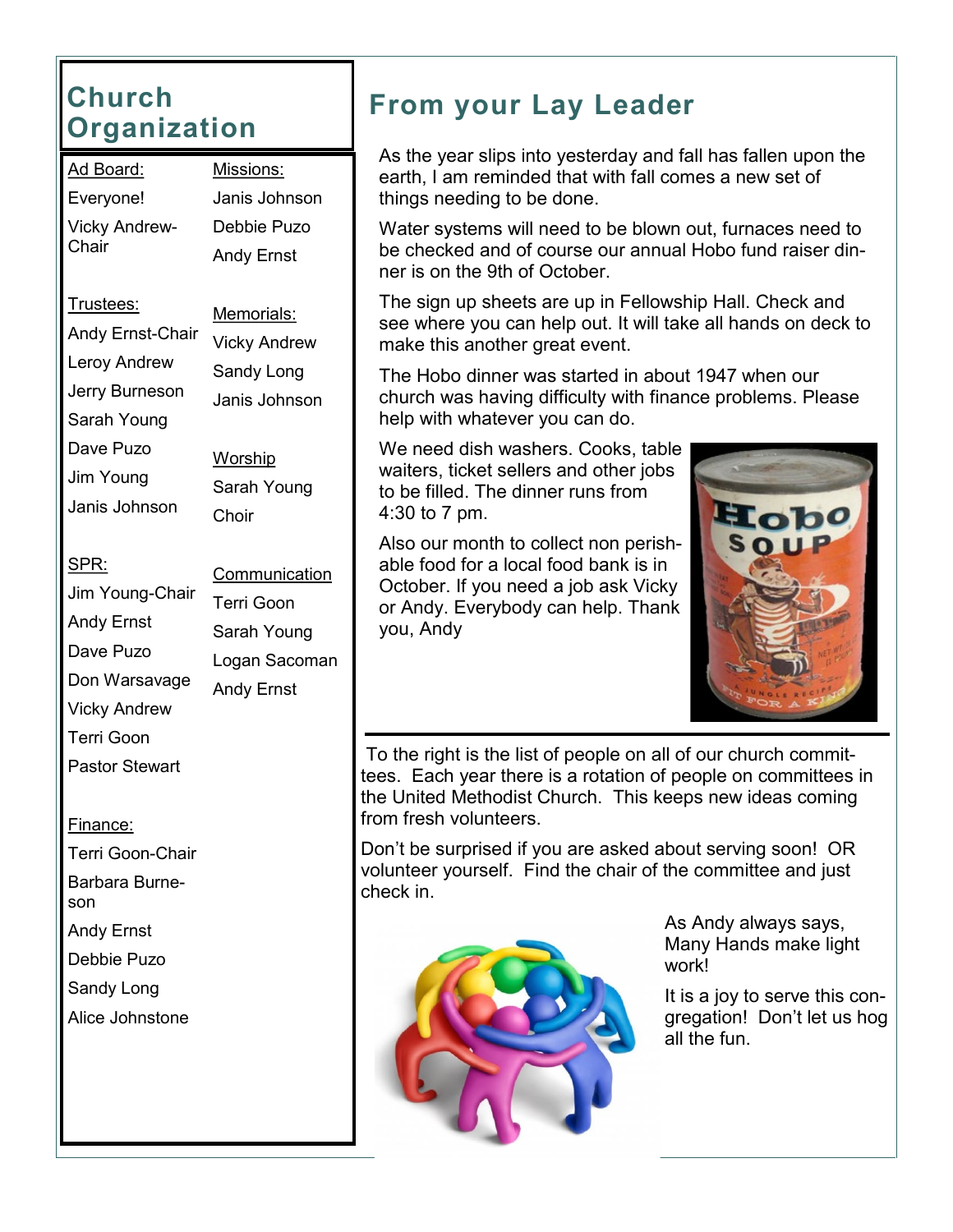#### **Prayers**



Continued prayers for Vicky's partner, Marge. She has a good brain surgeon now. Prayers for him and her and Vicky.

On Oct 15th Janis will be welcoming a new great granddaughter. Prayers for the surgery as the baby is currently breech. This is Austin and Kelsey's first.

Prayers especially this week for the Napier's grandson, Dana, as he takes small steps through the legal system.

Prayers for both the family and friends of Bill Musselman as they figure out life without him around.

Prayers for Sandy Long's health and Amy Bowman's niece-in-law and family. Karen has just been diagnosed with dementia.

# **Hearing Assist**

Hearing assisted devices are now available for your use.

You can find them hanging from the sign-in lectern as you enter on Sunday mornings. Please help yourself as needed.

For instructions see your bulletin or check with Andy.

Thanks!



There are so many things going on in the nation and world that give pause. We are to take care of all of God's creation. Hold each other in our prayers and know that our prayer are heard.

Thanks to all who went the extra mile to provide food for the Musselman service. I am so proud of all the caring and loving people who are the church at Hygiene. We truly are the hand and feet of the one who have his life for us all. Blessings and thanks,Andy



Thanks to Leroy for taking care of getting the dead trees removed.

Thanks to all who take care of the grounds and gardens. Many people have shared how nice our church looks.

Thanks for Dan Sullivan for hosting our church's congregation for a great picnic and church service at his place. It is much appreciated. Everybody had a great time.

# **Bill Musselman**

It is with reflection and in celebration that we bid so long to a very unique person who will be remembered by many as a story teller of the highest degree.

Bill always had a story to share, whether it was setting power poles or stories about his youth, Bill was a wealth of knowledge.

He loved a good joke and would listen to a story that you would share with him. He was much loved by many people near and far. We will miss you Bill. Rest in peace.

A life well lived and shared. Andy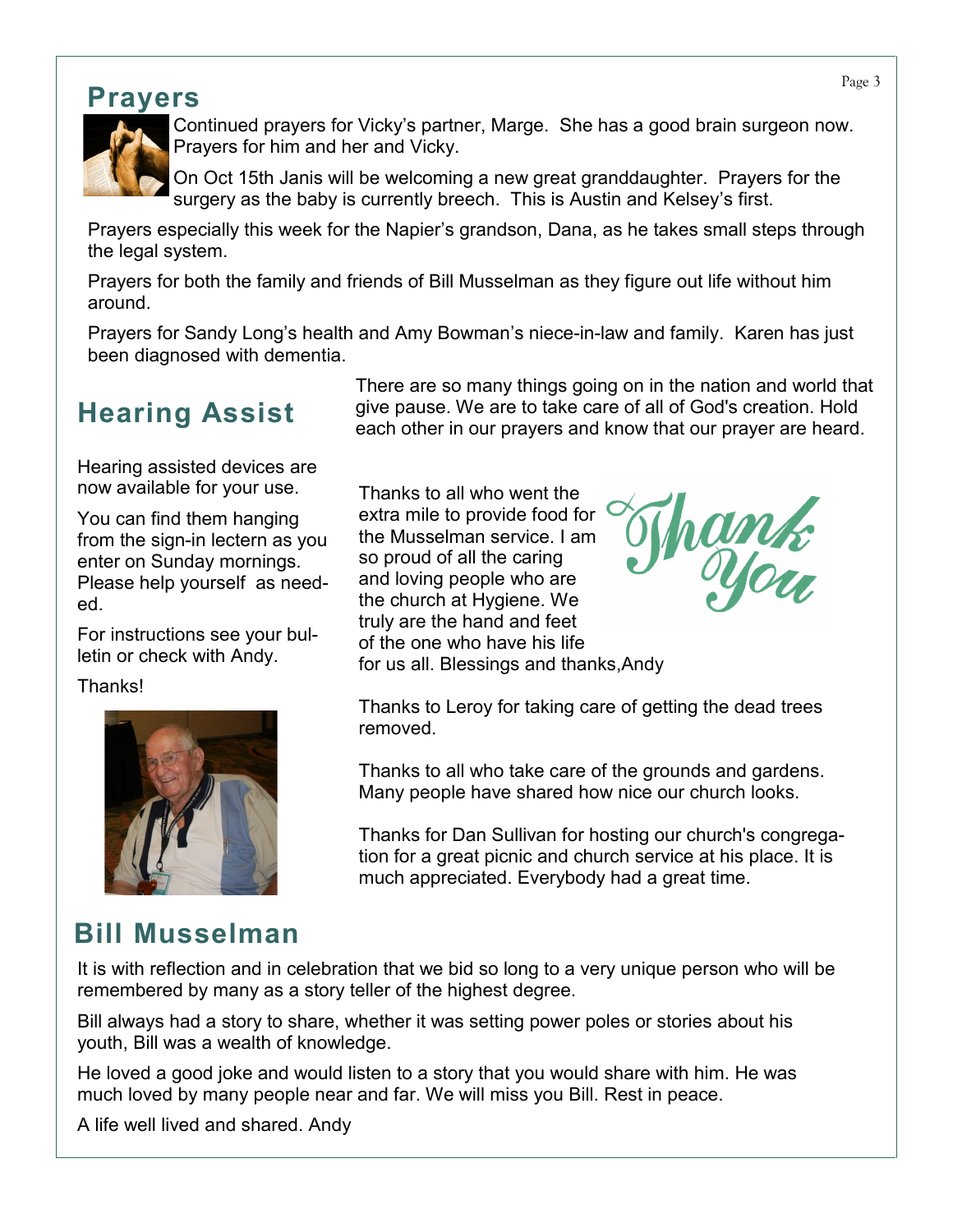## **Pumpkin Prayer**

With the fall comes the harvest seasonand I'm sure you're seeing those pumpkins springing up in the stores! (courtesy of Ann Fiel)

Dear God,

As I carve my pumpkin, help me say this prayer:



(Cut the top of the pumpkin)

Take away all my sin and forgive me for the

wrong things I do; (Clean out the inside)

Open my eyes so Your Love I will see;

(Cut eyes shaped like hearts)

I'm sorry for turning up my nose to all You've given me;

(Cut a nose in the shape of the cross)

Open my ears so Your Word I will hear;

(Cut ears shaped like the Bible)

Open my mouth so I can tell others You're near;

(Cut mouth in the shape of a fish)

Let Your Light shine in all I say and do! Amen.

(Place a candle and light)



## **Grocery Coupons**

Barbara Burneson continues to have Safeway grocery coupons available for sale. By purchasing these coupons, you get the full value of your dollars but the grocery store charges the church less than full value. That extra goes into our coffers for upkeep, for missions, for maintenance, for keeping the church healthy. It's a great way to budget too!

Cinda Ritter or Terri Goon can also help you sign up your King Soopers coupon card if you prefer to shop there.



### **Conference news**

On Sept. 14, the Heart of Longmont United Methodist Church in Longmont, Colorado hosted a Gospel Showcase.

This benefit concert had some of the best toe-tapping hands-in-the-air gospel music that Boulder County had to offer! One hundred percent of the money raised went directly to Agape Safe Haven – a faith-based homeless ministry in Longmont.

What made this concert extra special was the fact that Erie UMC, Niwot UMC, Heart of Longmont UMC and Rinn UMC joined forces to sing a powerful rendition of "River in Judea" under the direction of the Niwot Choir Director, David Burrows. After the performance David remarked, "I felt a little speechless after our performance and my heart was peaceful. While we live in a divisive world, we came together in a spirit of love, service, and music and there is cause to celebrate."

The combined choirs look forward to singing together again at Agape Safe Haven's spring concert fundraiser on **Feb. 29, 2020!**